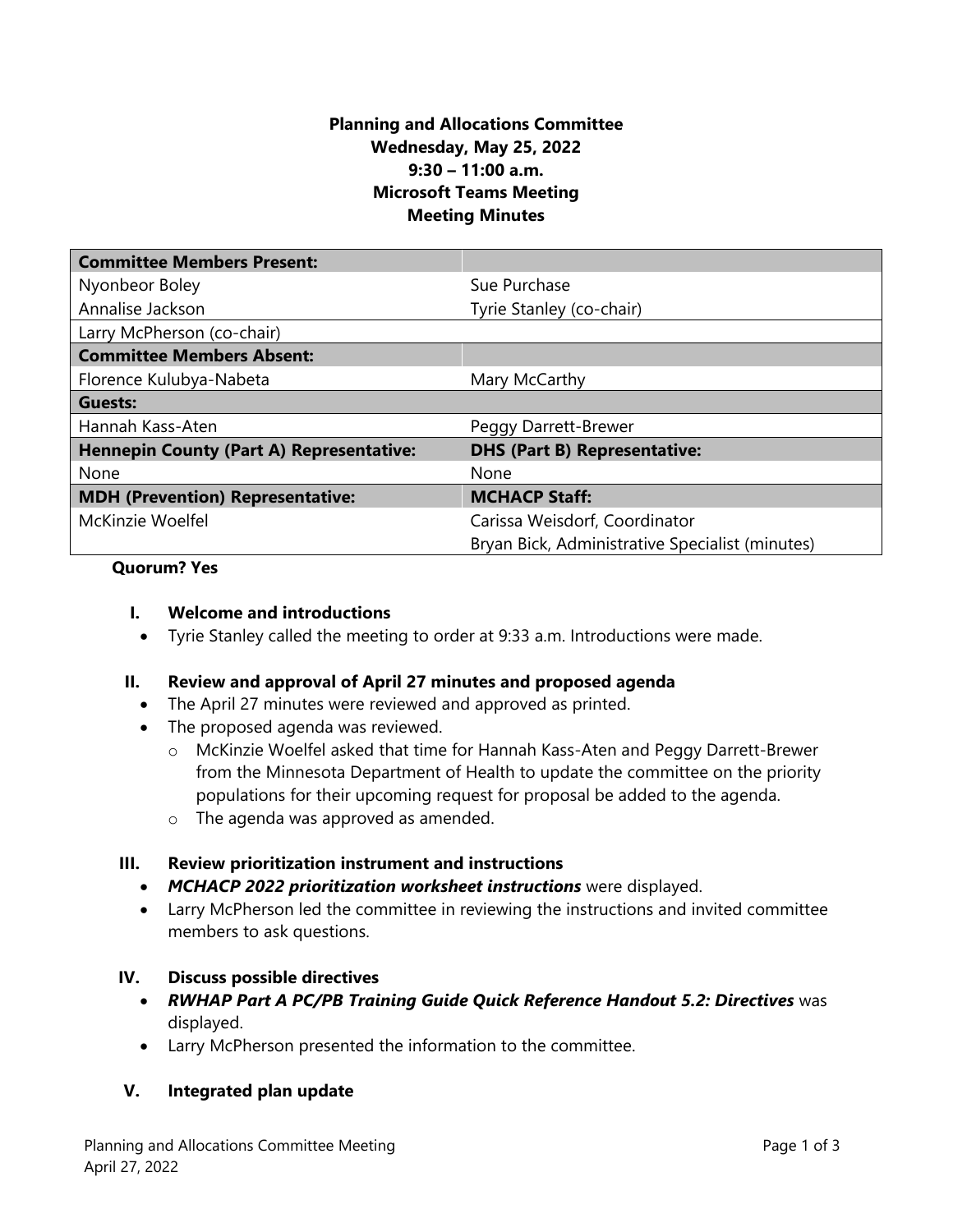- Tyrie Stanley reported that the steering committee for the integrated plan is delegating tasks amongst the government agencies and the council.
- Tyrie shared that the steering committee is assessing what data is needed and which agency is best suited to gather it.
- The steering committee is meeting every other week.

# **VI. Minnesota Department of Health (MDH) presentation on** *Priority Populations for 2023-2027*

- Hannah Kass-Aten presented the data that was used to determine the priority populations for MDH's request for proposal (RFP) for 2023-2027.
- Hannah agreed to email the presentation to Carissa Weisdorf to forward to the committee members who were not present at the meeting. She encouraged the committee to contact her, Peggy Darrett-Brewer, or McKinzie Woelfel with any questions.

# **VII. Unfinished Business / New Business**

- No unfinished business was discussed.
- A committee member asked about Paul Skrbec's status on the council. Carissa Weisdorf clarified that he resigned. She shared that she will announce this at the next council meeting as well.

# **VIII. Set agenda for next meeting:** Carissa Weisdorf displayed the *FY 2022 PAC Workplan*.

- Carissa shared that Part A should receive its final grant award by the end of month and hopes to see an increase.
	- o Carissa stated that this committee will be asked to make post-award allocations adjustments if needed.
	- o She explained that the Disparities Elimination Committee (DEC) will also look at the final award and may have suggestions for how to meet the needs of communities that are disproportionately impacted by HIV. DEC will also make allocations recommendations for Part A Minority AIDS Initiative (MAI) funds.
	- o Carissa was asked what the deadline is for this process. She explained that postaward adjustments need to happen quickly so the money can be distributed to subrecipients. Part A MAI allocations are for FY 2023 and will be considered by the council in August.
- A committee member asked for an update on the Community Voices Committee (CVC).
	- o Carissa said their next meeting is in July, which is before council completes priority setting and resource allocations (PSRA).
	- o Tyrie Stanley asked to add a discussion of getting CVC's input into the allocations proposal to the workplan for June.
	- o Sue Purchase stated she wants to get more people from the Duluth area involved in CVC. She shared that her agency is moving into the Damiano Center in July and that could allow for more engagement opportunities.
	- $\circ$  Carissa announced that the next CVC meeting is July 11 from 4:00 6:00 p.m. and people can always attend CVC meetings without being committee members.